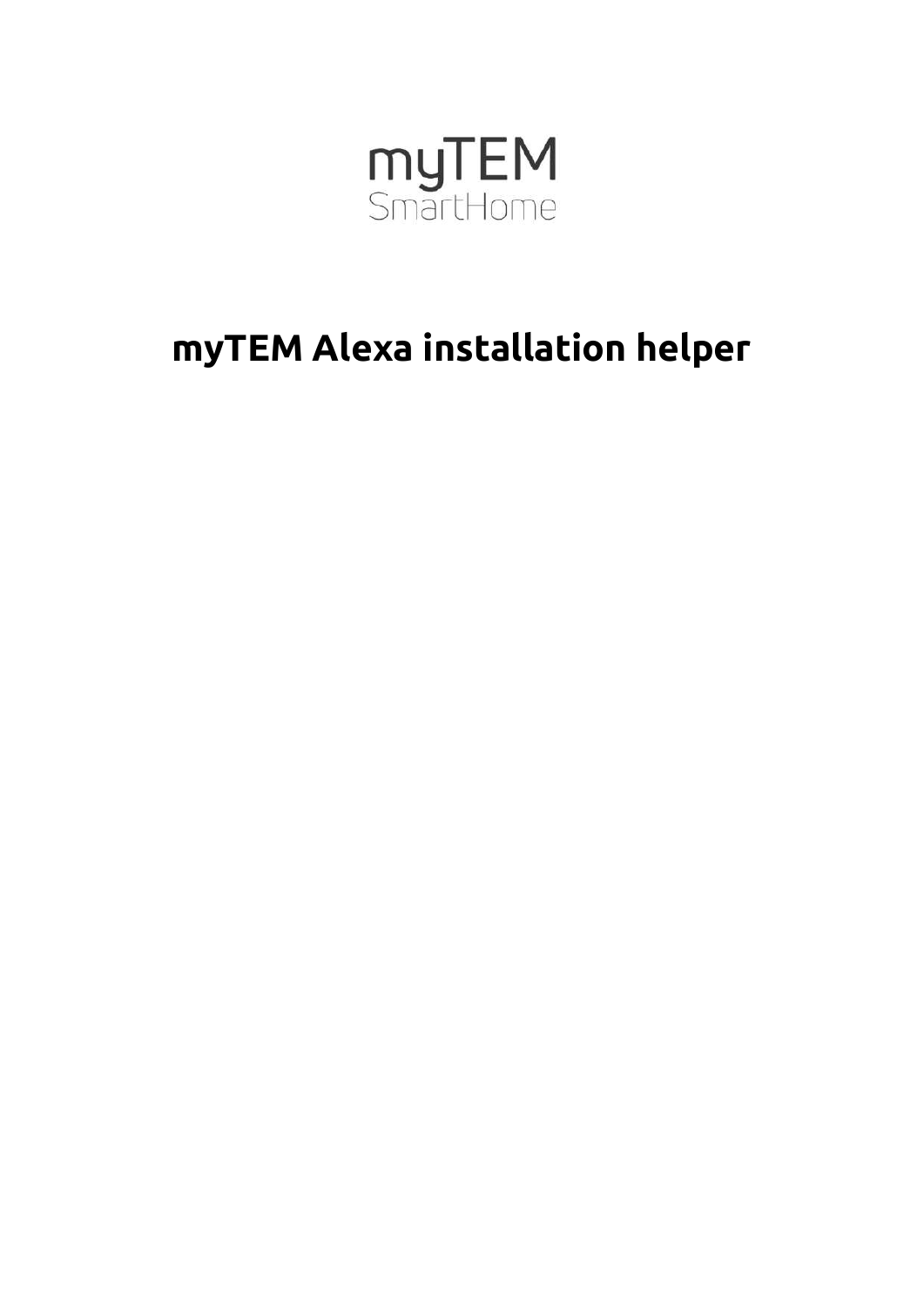Copyright TEM AG Triststrasse 8 CH-7007 Chur

Tel. +41 81 254 25 11 Fax: +41 81 254 25 39 www.tem.ch www.mytem-smarthome.com

Note These documents are of the ownership of TEM AG and protected by copyright law. Technical descriptions are subject to change without notice. Any printing errors or changes occurring in the meantime of any kind do not entitle to claims. Copy, reprints or other reproductions, even in part, without our prior express consent are not permitted.

TEM AG does not assume any warranty or liability for any damages, consequential damages, including lost profits and lost savings, or for failures that may arise through the use of Amazon Echo together with myTEM SmartHome. You waive any claims against TEM AG that may arise from these transactions.

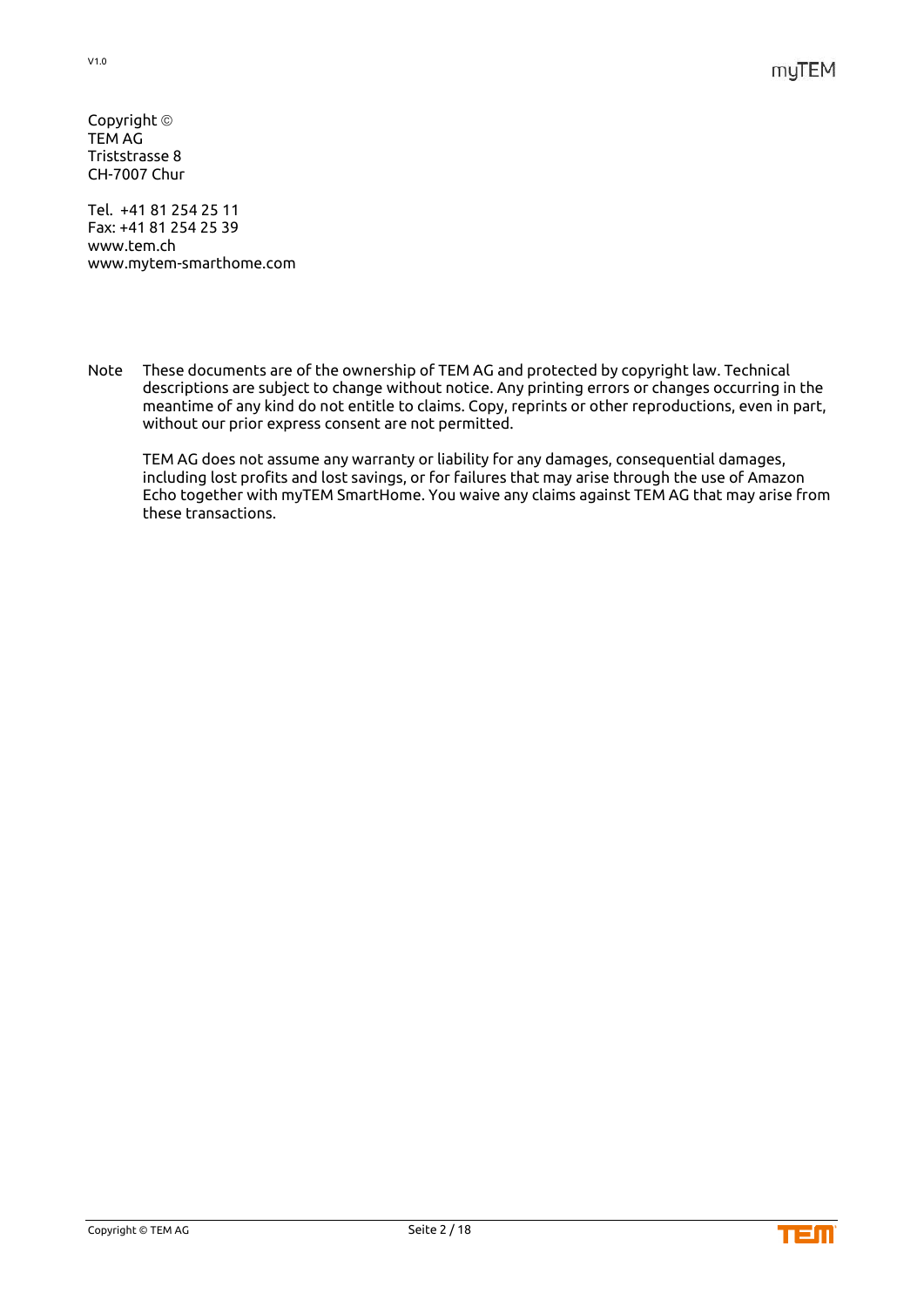## Content

| 1.1         |  |
|-------------|--|
| 1.2         |  |
| 1.3         |  |
| 1.4         |  |
| 1.5         |  |
| $2^{\circ}$ |  |
| 2.1         |  |
| 3           |  |
| 3.1         |  |
| 3.2         |  |
| 3.2.1       |  |
| 3.2.2       |  |
| 3.2.3       |  |
| 3.2.4       |  |
| 3.2.5       |  |
| 3.2.6       |  |
| 4           |  |
| 5           |  |

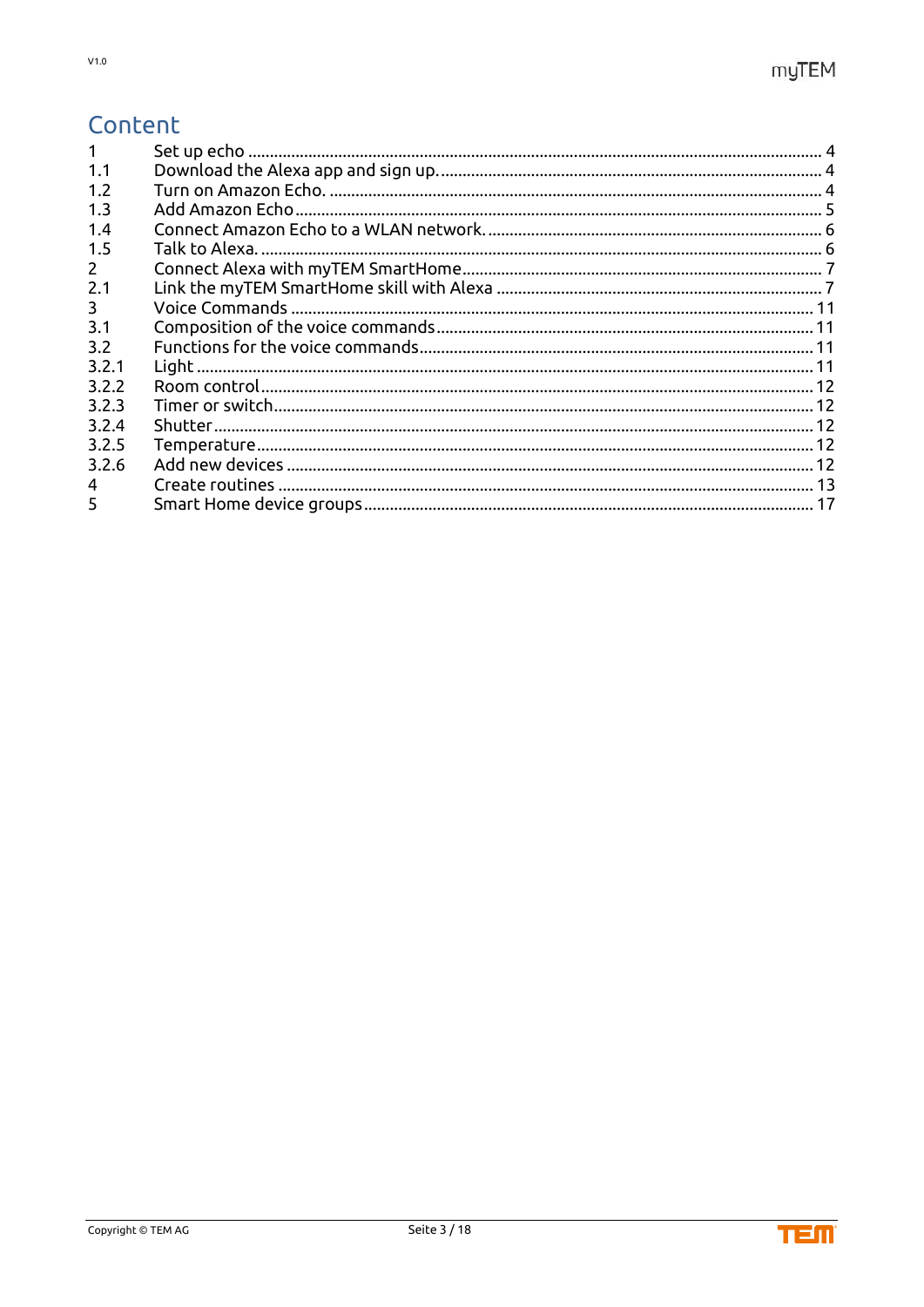## <span id="page-3-0"></span>**1 Set up echo**

## <span id="page-3-1"></span>1.1 **Download the Alexa app and sign up**

Download the Amazon Alexa App using the App Store on your mobile device. You can also select one of the links below:

- [Apple App Store](https://itunes.apple.com/de/app/amazon-echo/id944011620)
- [Google Play](https://play.google.com/store/apps/details?id=com.amazon.dee.app)
- [Amazon App Shop](https://www.amazon.de/dp/XXXXXXX)

Log in to the Alexa App with the data of your Amazon customer account:

| Sign-In         |                                                                                                |
|-----------------|------------------------------------------------------------------------------------------------|
|                 | Forgot password?                                                                               |
|                 | Email (phone for mobile accounts)                                                              |
| Amazon password |                                                                                                |
| Show password   |                                                                                                |
|                 | <b>SIGN-IN</b>                                                                                 |
|                 |                                                                                                |
|                 | By signing-in you agree to Amazon's Conditions                                                 |
|                 | of Use & Sale. Please see our Privacy Notice, our<br>Cookies Notice and our Interest-Based Ads |
|                 | New to Amazon?                                                                                 |
|                 |                                                                                                |
| Notice.         | <b>CREATE A NEW AMAZON ACCOUNT</b>                                                             |

### <span id="page-3-2"></span>1.2 **Turn on Amazon Echo**

Connect the included power adapter to your Alexa device, then plug the power adapter into an electrical outlet. The light ring on Amazon Echo will turn blue first and then orange. When the light changes to orange, your Echo is ready to be set up.

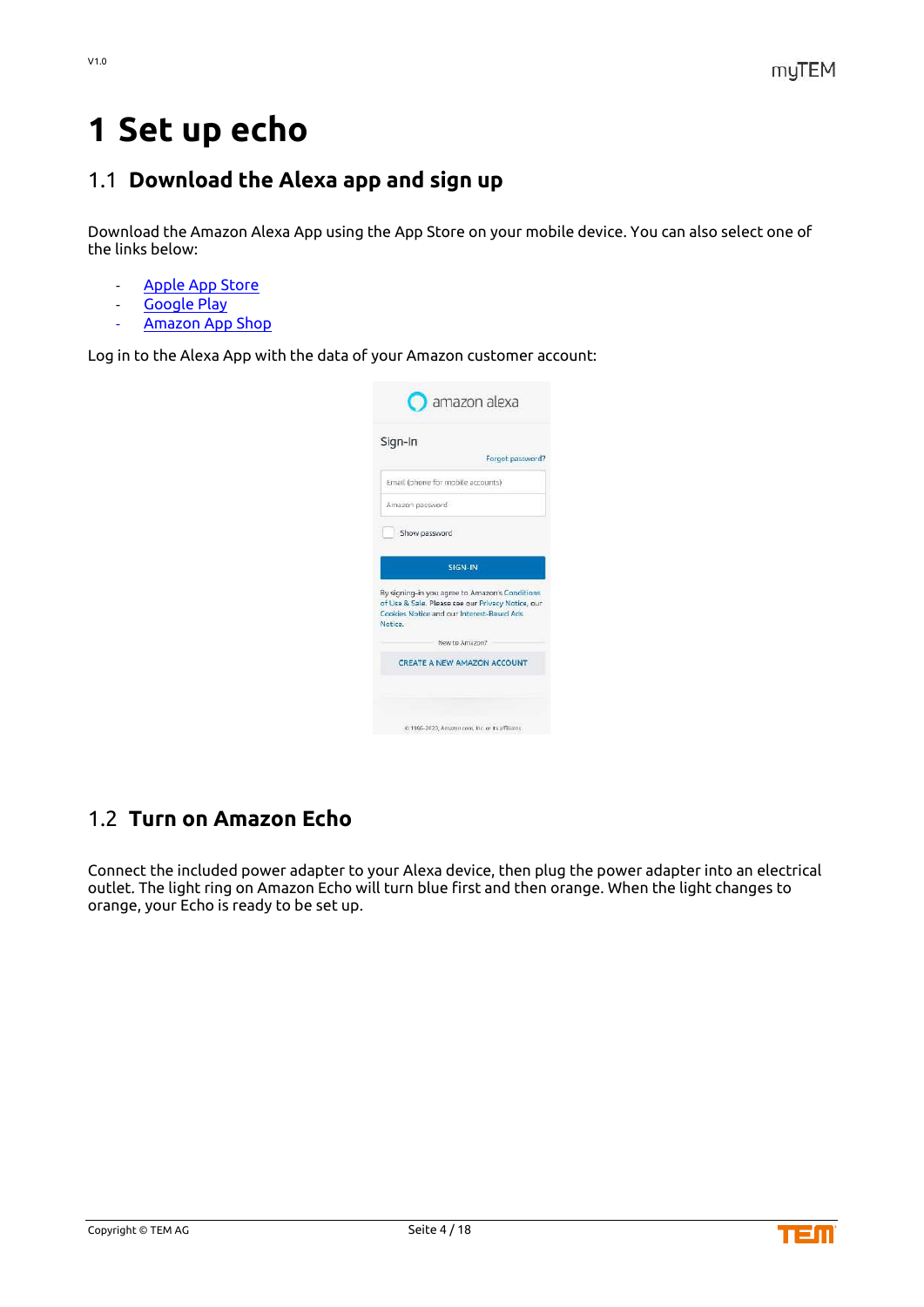## <span id="page-4-0"></span>1.3 **Add Amazon Echo**

Start the Amazon Alexa App and click on the highlighted icon in the picture below.



Click on the "+" symbol and follow the further instructions of the Alexa app to add your Amazon Echo.



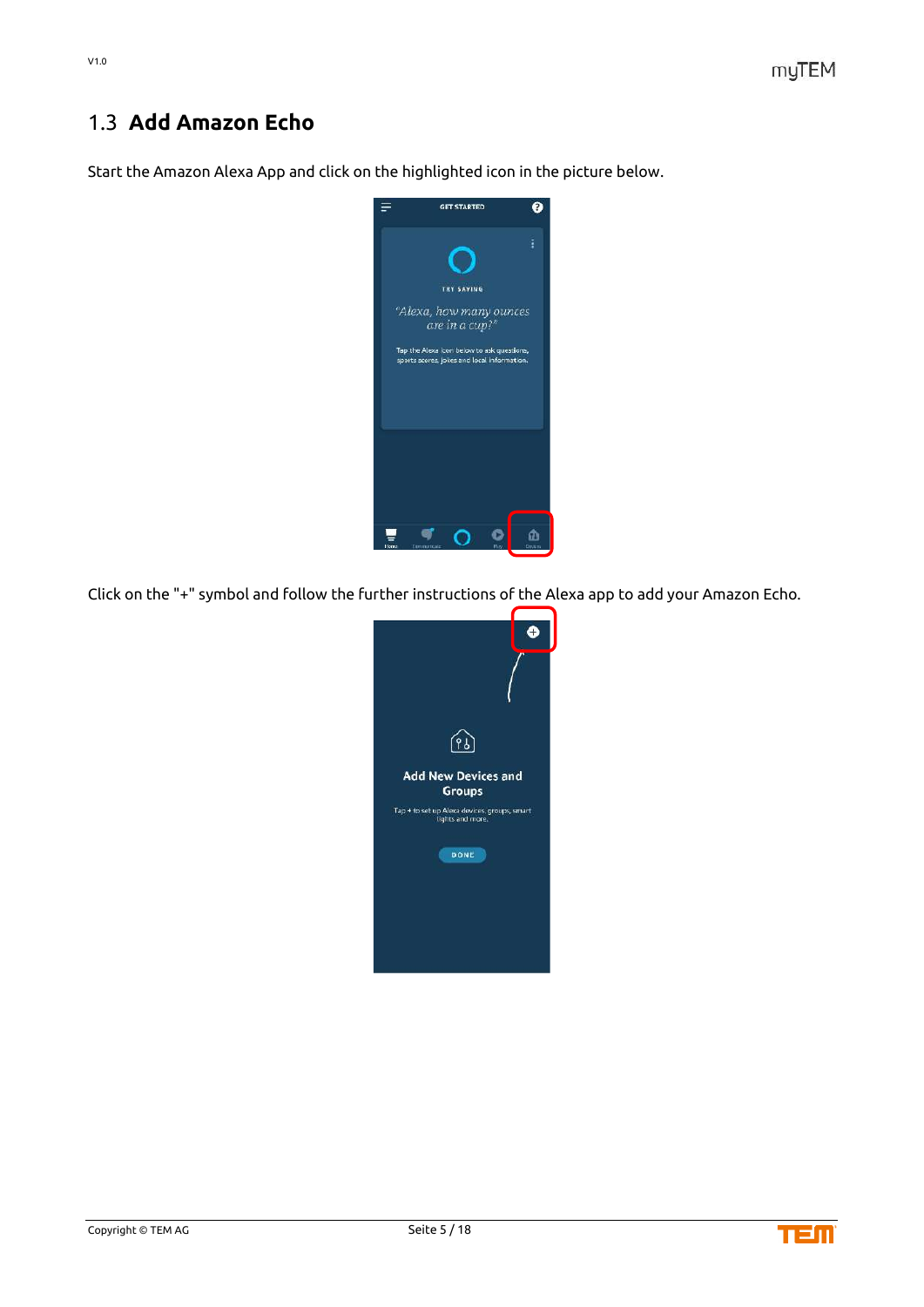## <span id="page-5-0"></span>1.4 **Connect Amazon Echo to a WLAN network**

Follow the further instructions of the Amazon Alexa App to set up your Echo device.

### <span id="page-5-1"></span>1.5 **Talk to Alexa**

You can now use your Amazon Echo device. After you have said the activation word, speak to Alexa normally. Your Amazon Echo device is set up by default to respond to the activation word "Alexa". However, you can change the word at any time using the Alexa App. In the App, all up [Settings.](https://alexa.amazon.com/spa/index.html#settings) Select your Amazon Echo device and then select activation word.

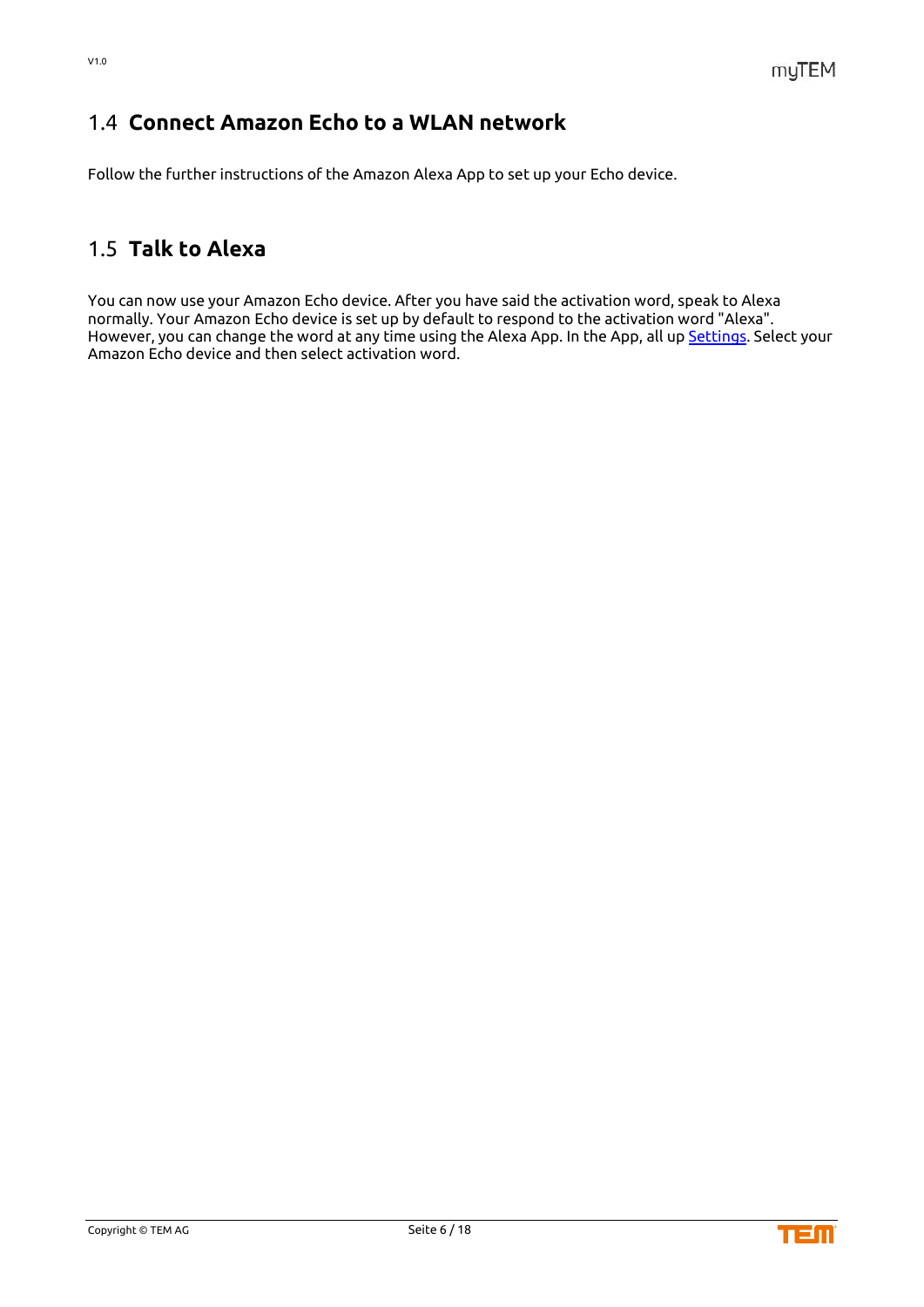## <span id="page-6-0"></span>**2 Connect Alexa with myTEM SmartHome**

## <span id="page-6-1"></span>2.1 **Link the myTEM SmartHome skill with Alexa**

Click on the symbol which is marked in the picture below.



Select "Skills & Games".



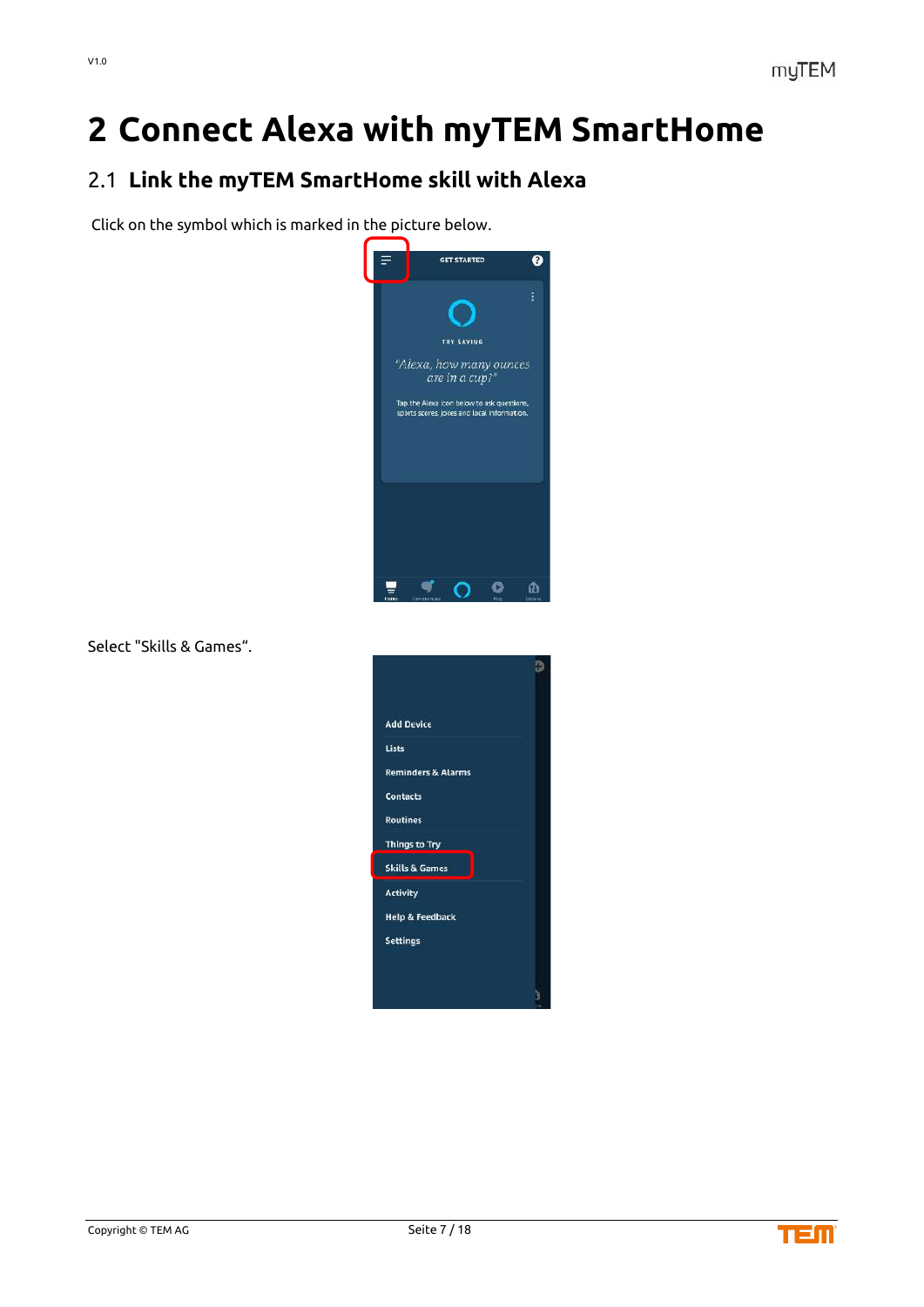

Click on the magnifying glass and search for "myTEM".

Select the myTEM SmartHome skill and activate it. In the same way you can deactivate the myTEM SmartHome skill.



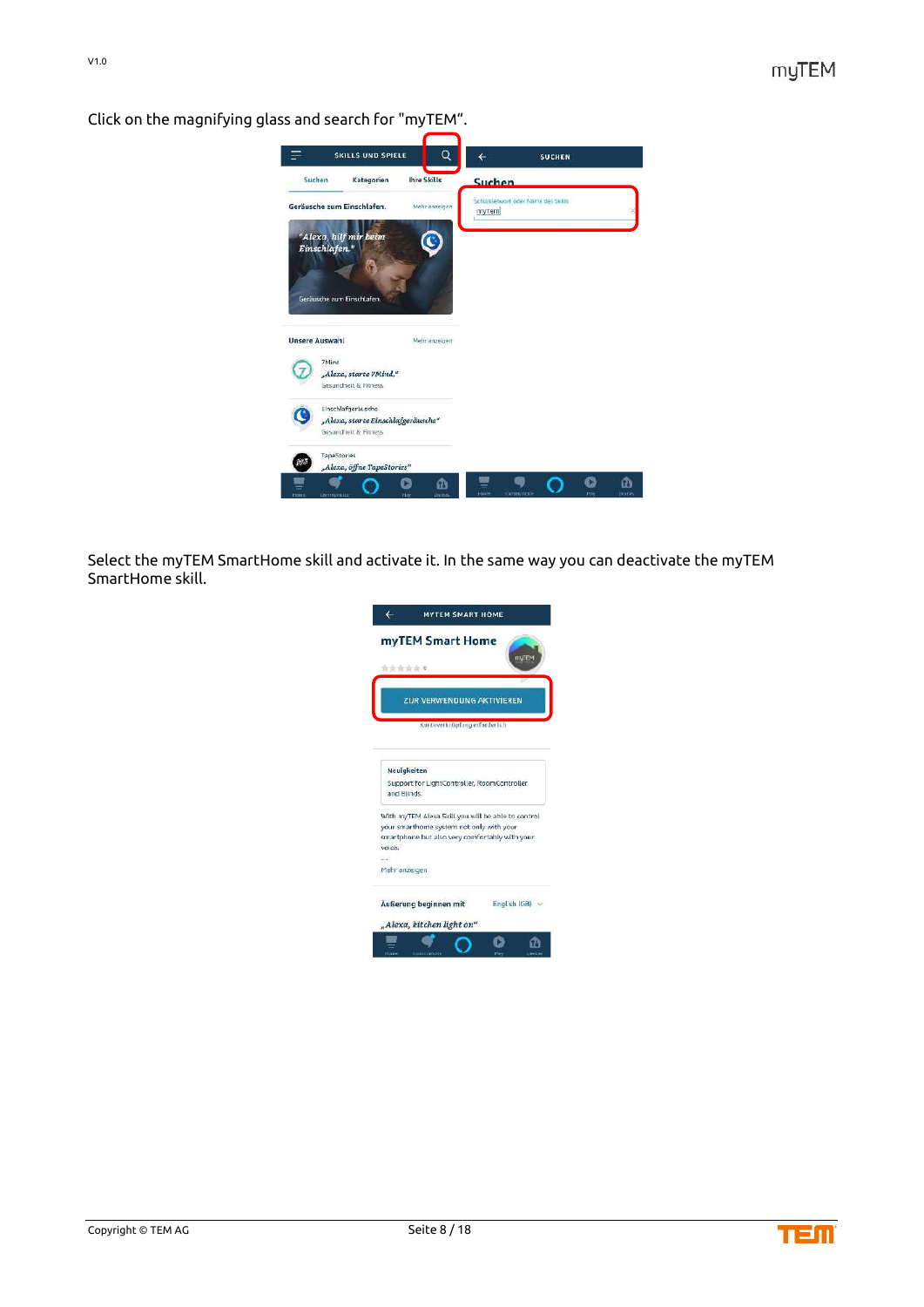If the following window opens, log in with your myTEM SmartHome Cloud account data. If you have not yet done so, please refer to the instructions from the myTEM App.



If the registration was successful, the following window will open, which you can close or return to the Alexa App by pressing the back button on your smartphone.



 $\Box$ 

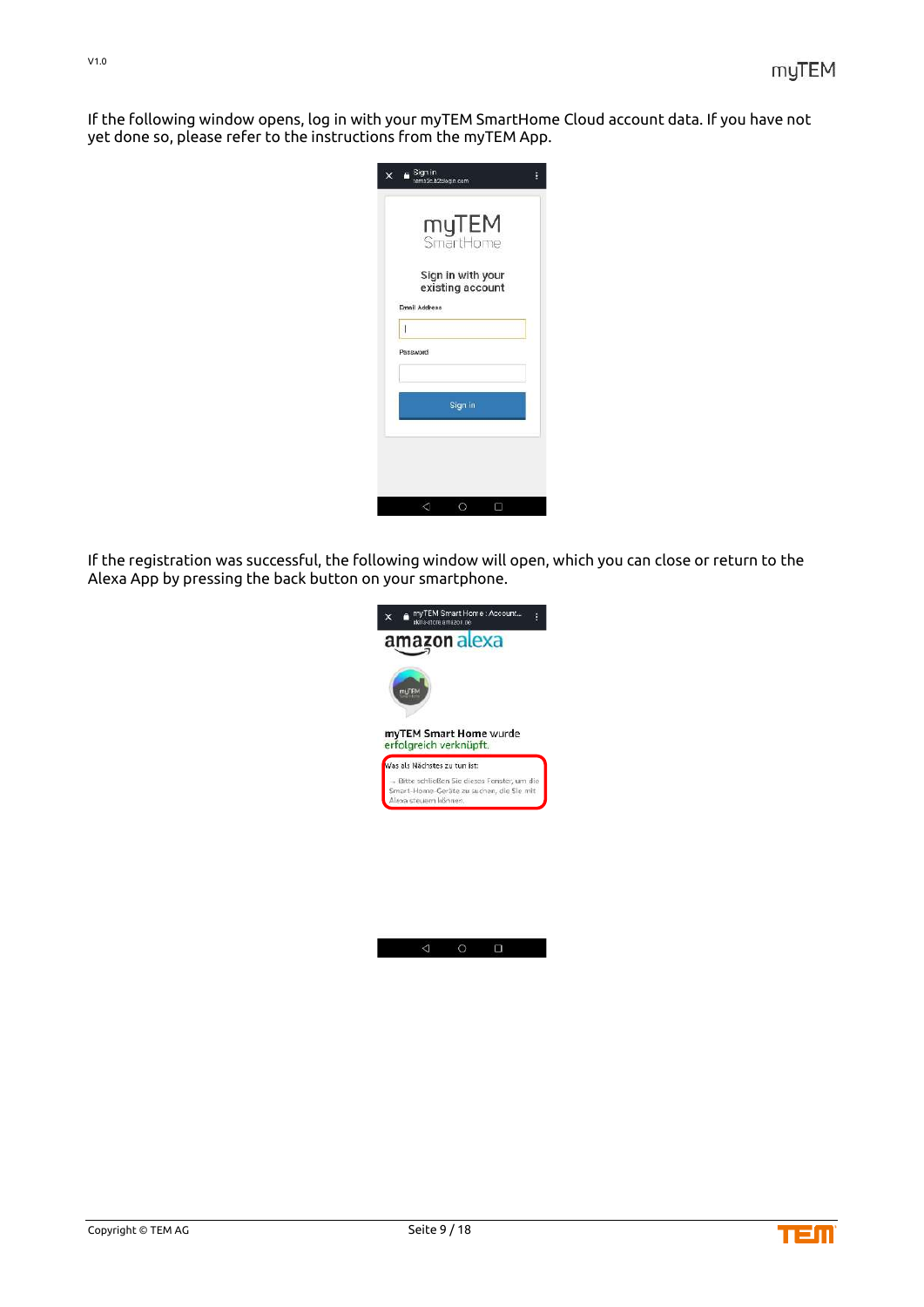Now click on "Detect devices" to link your myTEM SmartHome devices to Alexa. This may take a few seconds.



In the Alexa App, click on the highlighted icon in the picture to see the linked devices.



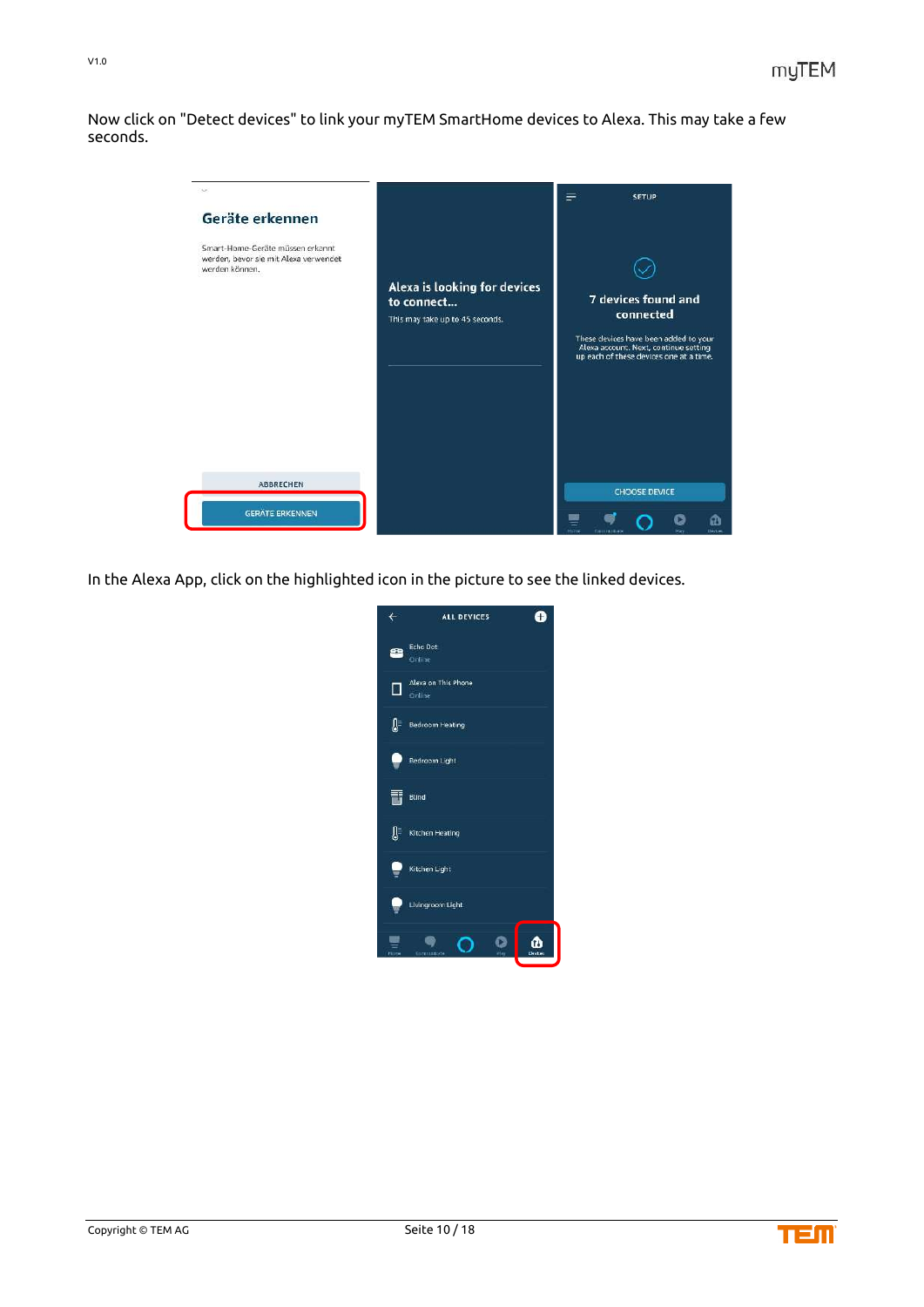## <span id="page-10-0"></span>**3 Voice Commands**

## <span id="page-10-1"></span>3.1 **Composition of the voice commands**

The voice commands are always composed of "Alexa, room name device name function". Example: "Alexa, office light on" or "Alexa, turn on the office light"

#### **Important!**

This sequence must be observed. Each device must have a unique name.

You can see the names of your devices and rooms in your Alexa App or in your myTEM SmartHome App.



You will see the available functions in the following chapter.

### <span id="page-10-2"></span>3.2 **Functions for the voice commands**

#### <span id="page-10-3"></span>3.2.1 **Light**

"Alexa, office light on" or "Alexa, turn on the office light" "Alexa, office light off" or "Alexa, turn off the office light"

Colour change and dimming via preset scenes. "Alexa, children's room light Pink/Red/Green/Blue/…(Scene name)" "Alexa, children's room light 50%(Scene name)"

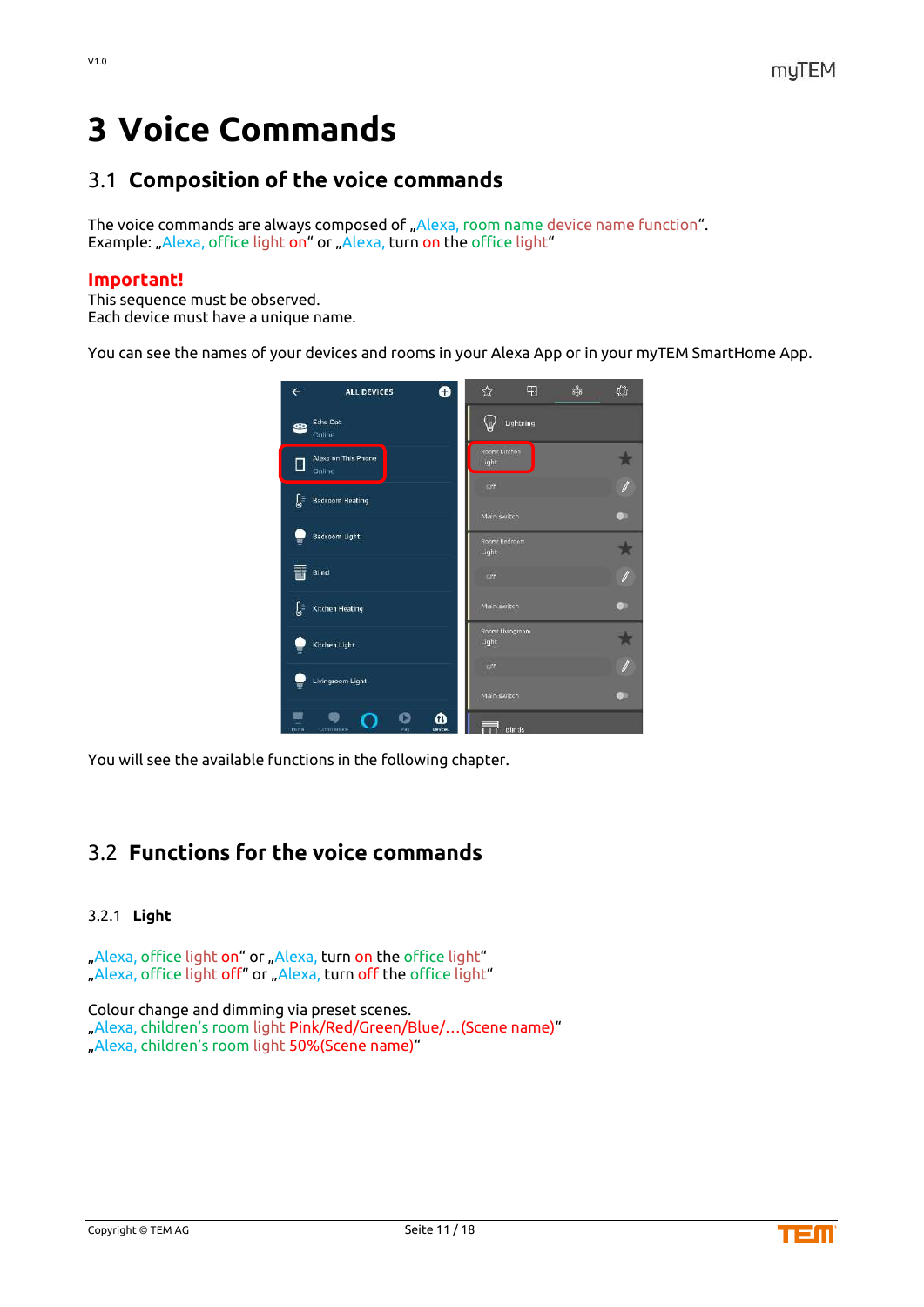#### <span id="page-11-0"></span>3.2.2 **Room control**

To adjust the temperature, proceed as follows. Attention: The time program is then no longer active.

- 1. "Alexa, set the mode on the living room room controller to manual"
- 2. Alexa, set the temperature on the living room room controller to 28°C"
- •

To reactivate the time program, proceed as follows.

"Alexa, set the mode on the living room room controller to automatic"

#### <span id="page-11-1"></span>3.2.3 **Timer or switch**

"Alexa, turn on the main switch on the kitchen coffee machine" "Alexa, turn off the kitchen coffee machine main switch"

#### <span id="page-11-2"></span>3.2.4 **Shutter**

"Alexa, dining room shutter 100%/50%/0%" "Alexa, set the dining room slats to closed/open/half open/middle/half closed"

#### <span id="page-11-3"></span>3.2.5 **Temperature**

"Alexa, what is the Temperature in the living room"

#### <span id="page-11-4"></span>3.2.6 **Add new devices**

"Alexa, discover my devices"

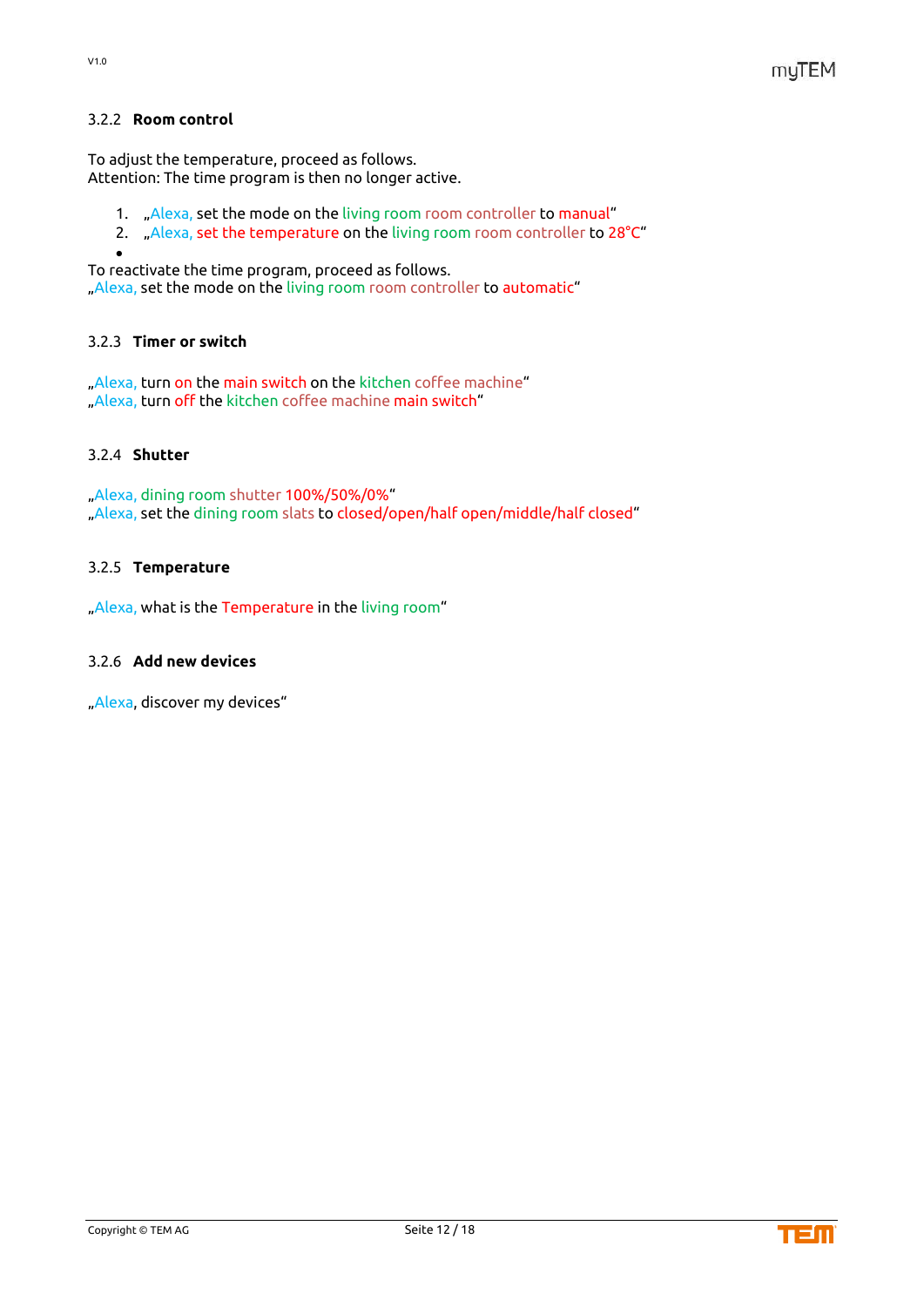## <span id="page-12-0"></span>**4 Create routines**

Start the Alexa App and select "Routines" from the menu.



Click on "Routines". Select the "+" symbol to create your own routine. Alternatively you can edit templates under "Featured".



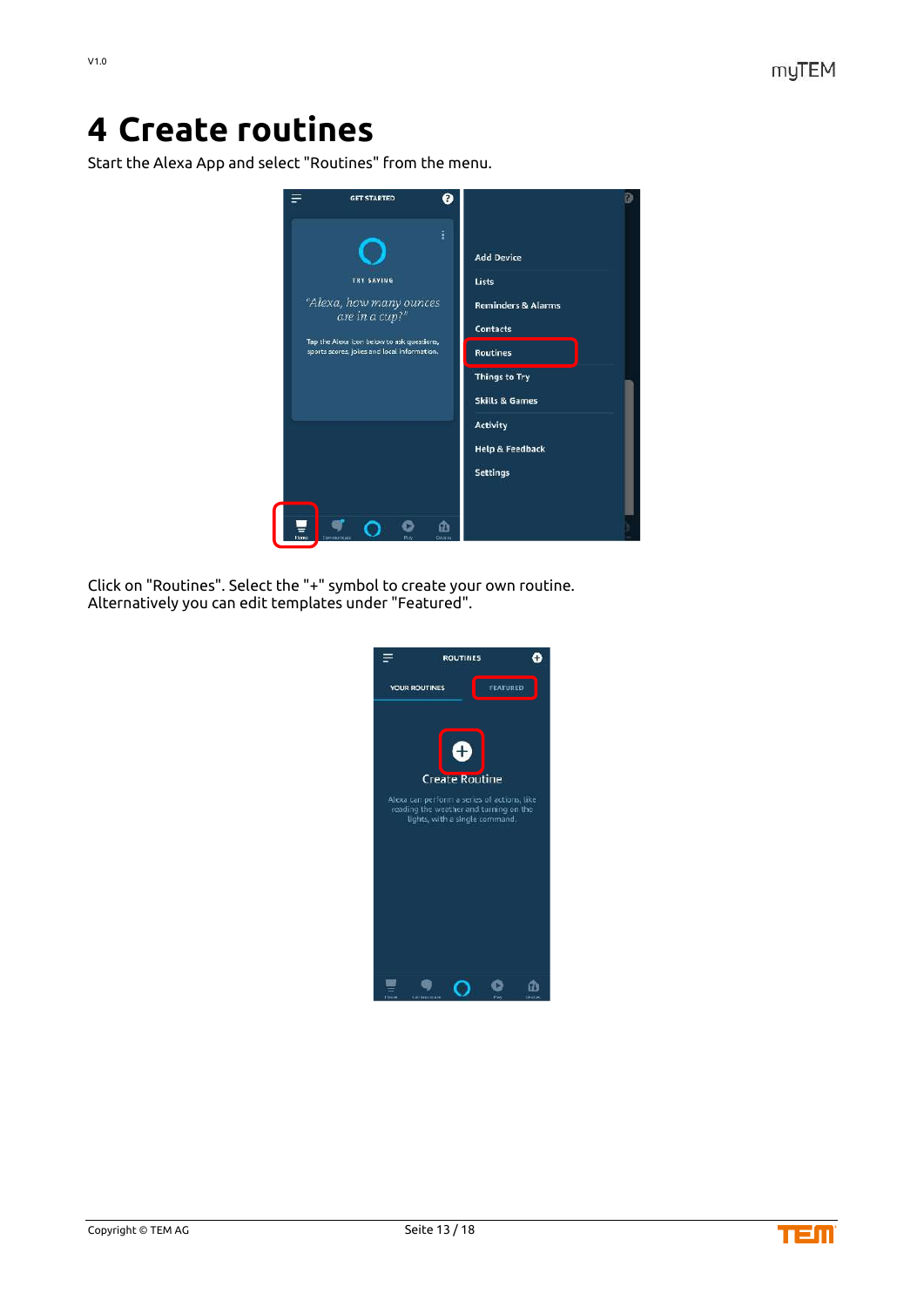| Enter routine name<br>o<br>When this happens<br>o<br>ex. you say "Alexa, good morning"<br>Add action<br>o<br>ex. Flay weather |
|-------------------------------------------------------------------------------------------------------------------------------|
|                                                                                                                               |
|                                                                                                                               |
|                                                                                                                               |
|                                                                                                                               |

For example, select "When this happens" by clicking on the "+" button.

Click on "Voice" and type in the desired activation set. Click on "Next".



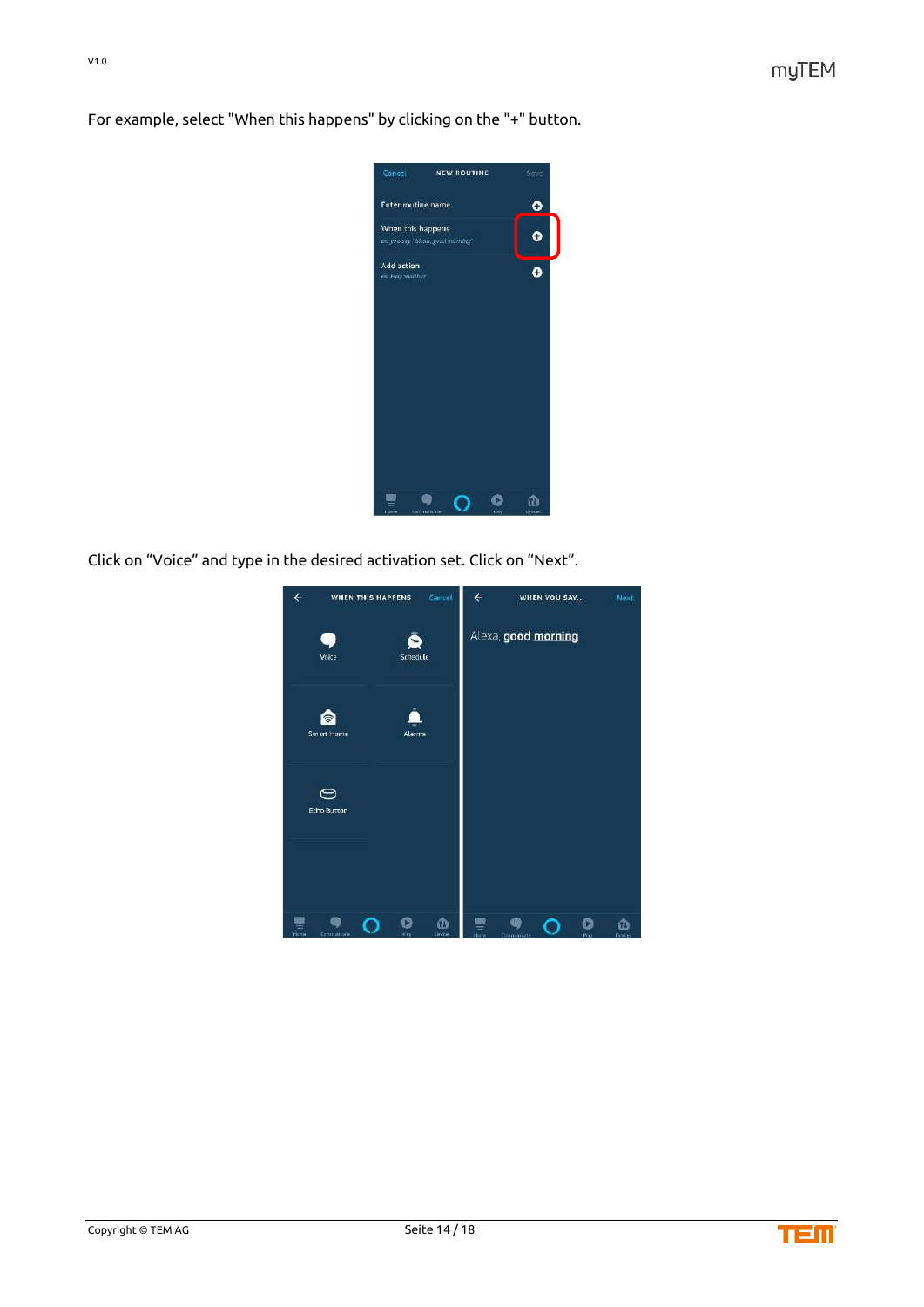You can now add actions to your routine which are executed when you say your activation words.



Now select "Smart Home". If you click on "All Devices", you will see all available devices which you can now add to your routine.



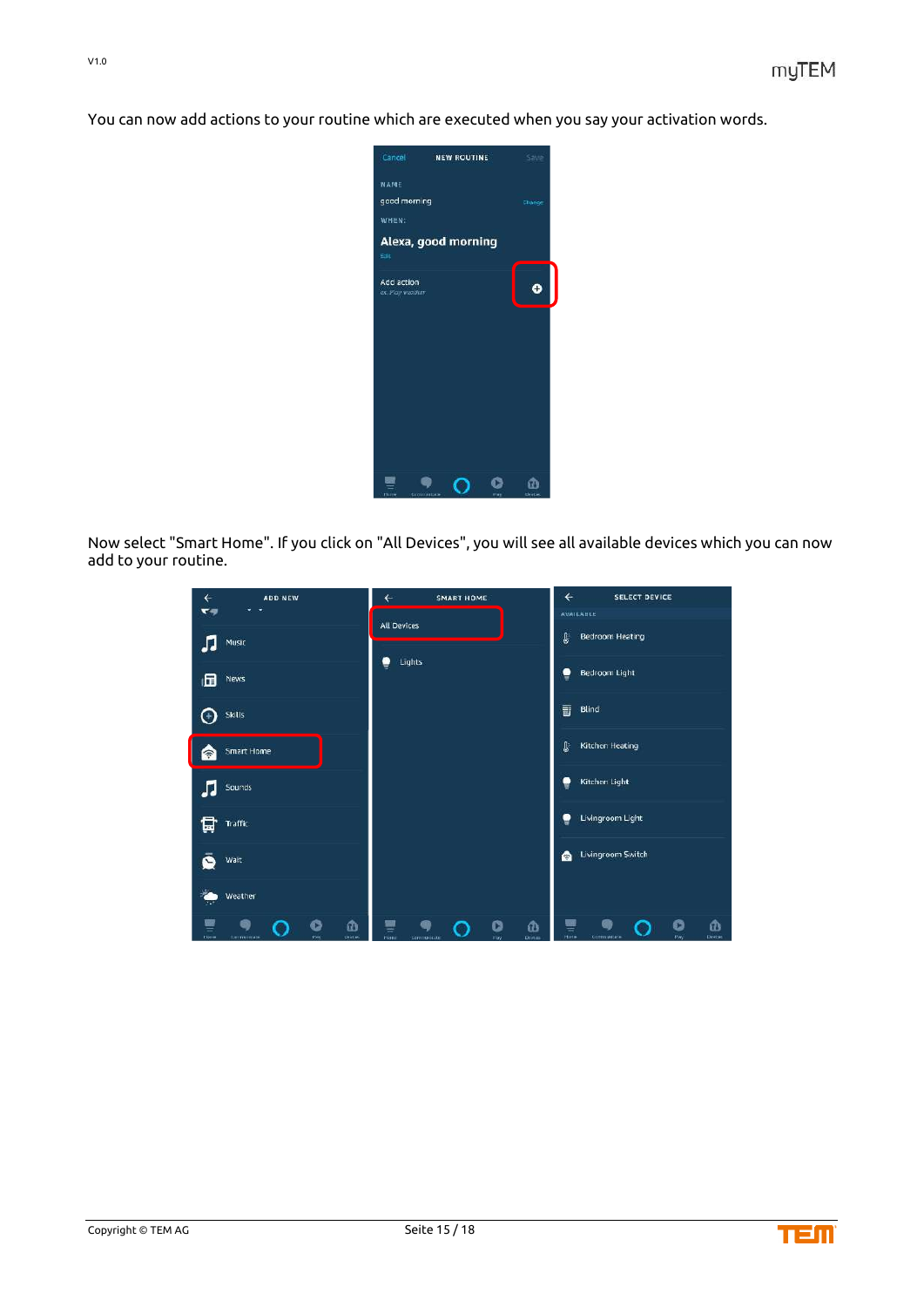If you are finished with the configuration, click on "Save" or add further actions. Click on your finished routine to edit or delete it.



If you now say to Alexa: "Alexa, good morning" the blinds will open and the light in the bedroom will turn on.

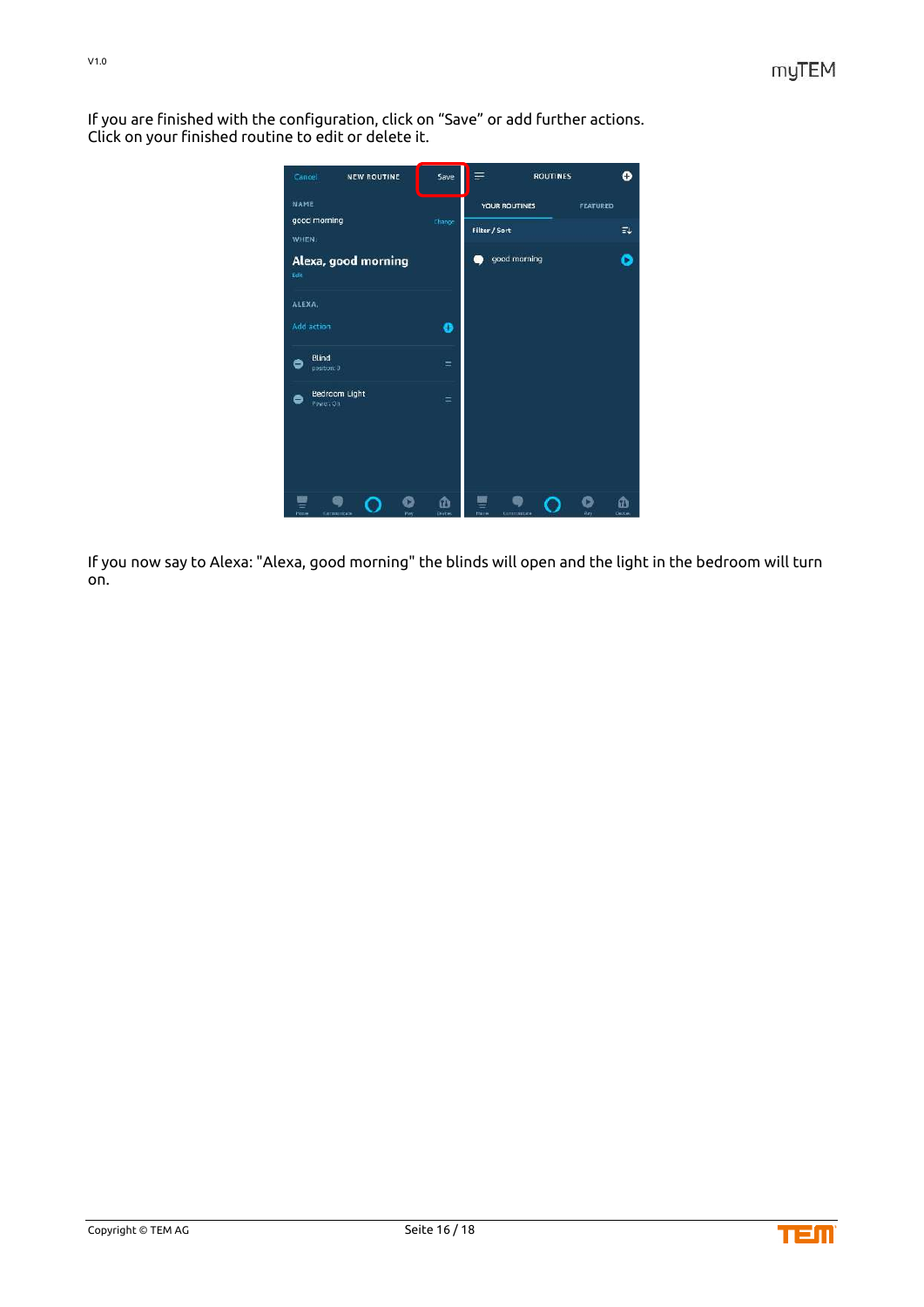## <span id="page-16-0"></span>**5 Smart Home device groups**

In your Alexa App, click on "Devices" and then on the "+" symbol in the upper right corner.



Select "Add Group".